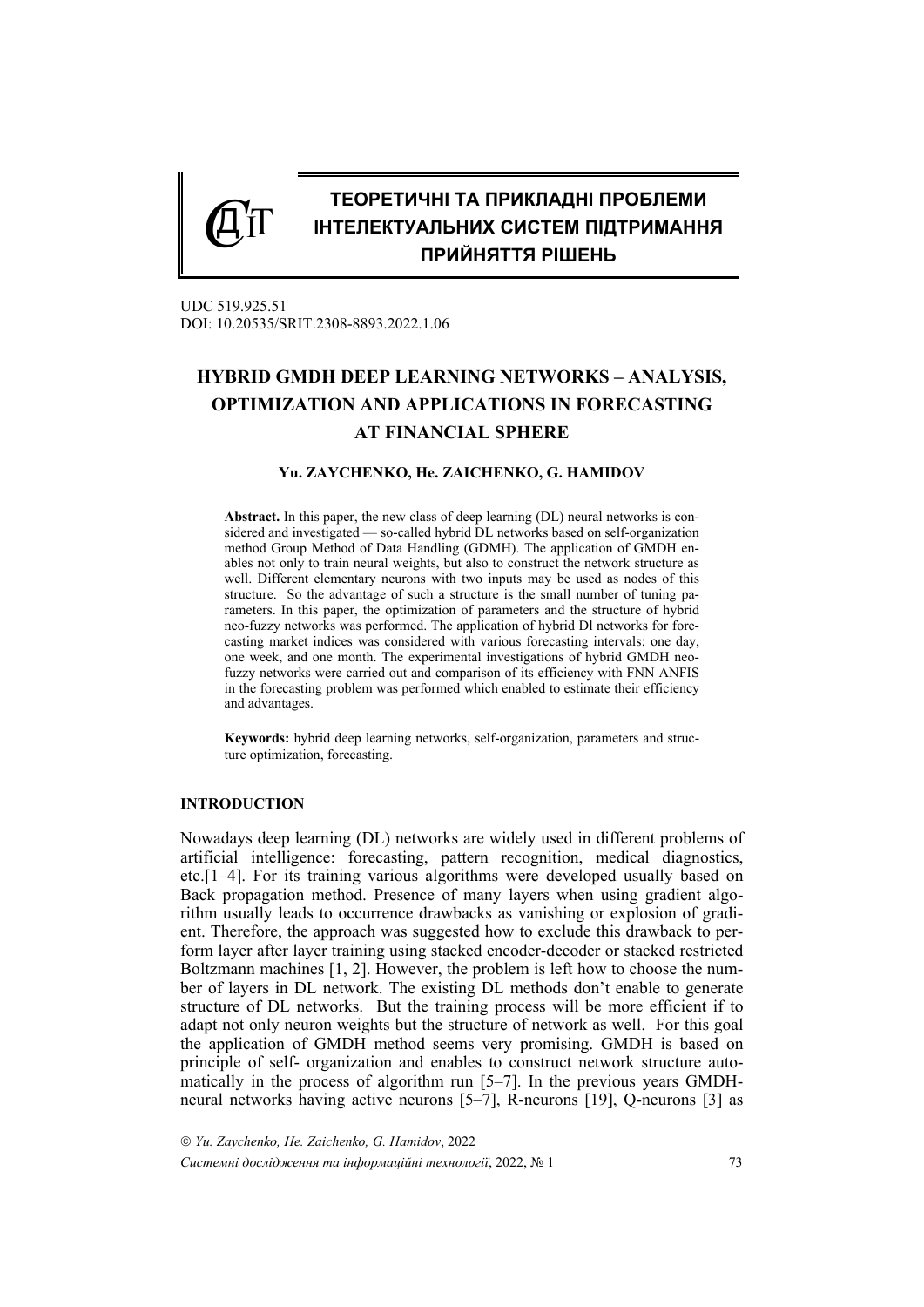nodes were developed; in the area integrating fuzzy GMDH and neural networks the GMDH neuro-fuzzy and GMDH neo-fuzzy systems [13] were developed.

The very important property of GMDH is that as building blocks for construction of a structure of DL networks elementary models with only two inputs, so-called partial descriptions, are used. This allows to cut substantially training time for hybrid Dl network as compared with conventional DL networks.

Therefore, new generation of deep learning — GMDH-hybrid neuro-fuzzy networks were developed in [16] that combine advantages of the traditional GMDH and DL fuzzy networks and may be trained with simple learning procedures. The nodes of this network are Wang-Mendel elementary neural networks with only two inputs. The experimental investigations of this class of hybrid DL networks have shown their efficiency and preference over conventional DL networks. But the drawbacks of application of Wang-Mendel networks as nodes of hybrid DL networks lies herein that it's necessary to train not only neural weights but membership functions as well.

Later another class of hybrid DL networks — GMDH neo-fuzzy networks were developed wherein as nodes of network neo-fuzzy neurons with two inputs are used [17]. For their training its necessary to adapt only neuron weights that demands less computational resources and cuts training time. That's very important for DL networks with a large number of hidden layers. The experimental investigations of hybrid neo-fuzzy networks and comparison with conventional DL network have shown their efficiency and less computational calculations for training. But the problem is left to find the optimal parameters and structure of hybrid neo- fuzzy networks and investigate them in practical applications.

The goal of this paper is to find optimal parameters and structure of hybrid deep learning networks and investigate their efficiency in forecasting problem at financial markets.

# **HYBRID NETWORK STRUCTURE OPTIMIZATION BASED ON GMDH METHOD**

The GMDH method was used to synthesize the structure of the hybrid network based on the principle of self-organization. The principal idea of generation optimal structure is the successive increase in the number of layers until the value of the external criterion of optimality MSE begins to increase for the best model of the current layer. In this case it is necessary to return to the previous layer, to find there the best model with the minimum value of criterion. Then moving backward, go through its connections, find the corresponding neurons of the previous layer. This process continues until we reach the first layer and the corresponding structure is automatically determined.

The process of synthesis of the network structure in the forward direction is shown in Fig. 1 where in grey color the outputs which passed through selection block (SB)are shown while in black color -outputs which were dropped (excluded) by SB.

The process of restoring the desired structure in the backward direction is shown in Fig. 2. In the grey color nodes and their connections selected by this process are indicated.

The corresponding optimal constructed structure of the hybrid network for this forecasting problem is shown in Fig. 3.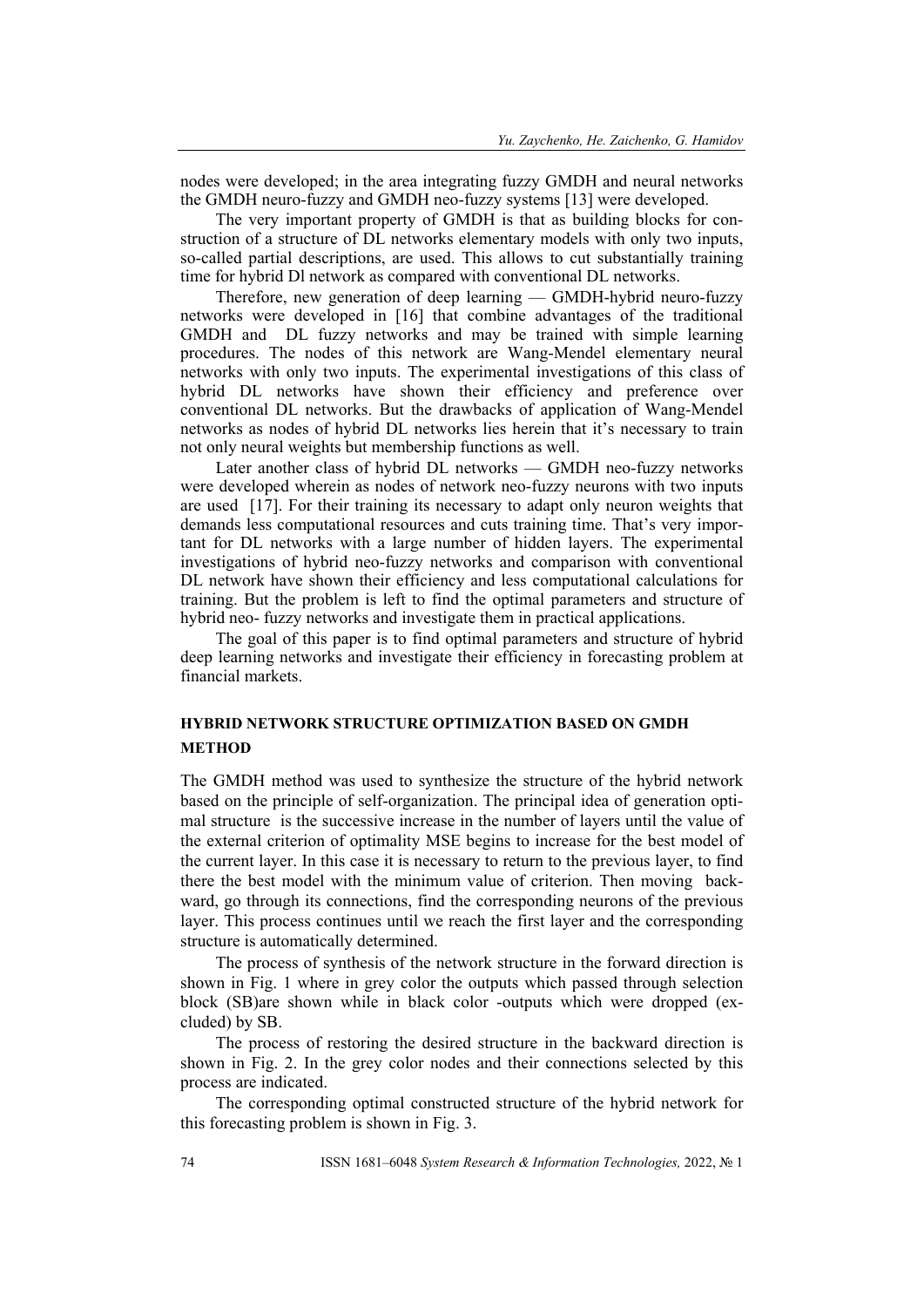

*Системні дослідження та інформаційні технології*, 2022, № 1 75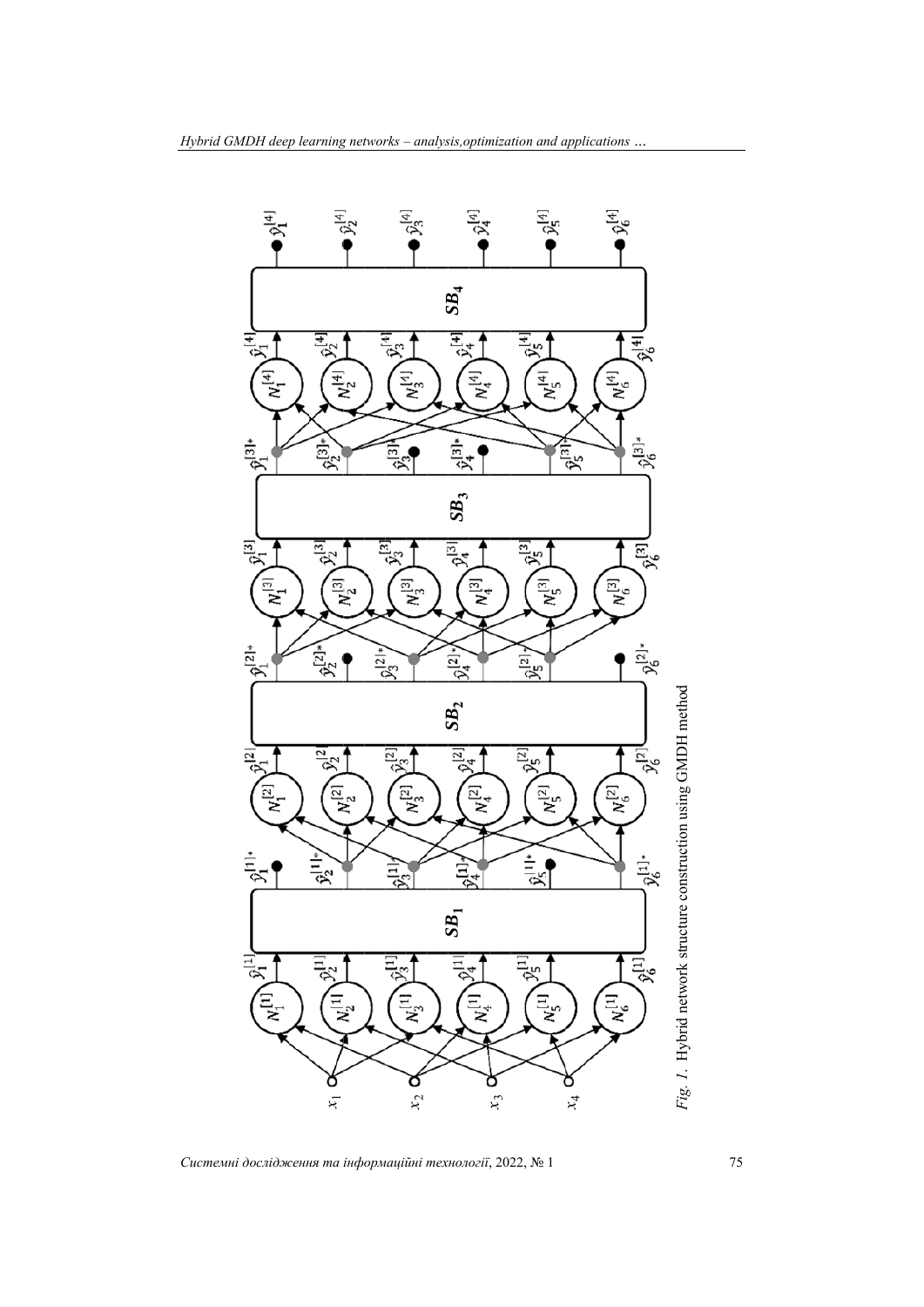

*Fig. 2*. Process of restoring found optimal structure in backward direction



*Fig. 3*. Optimal Structure of hybrid network for covid forecast constructed by GMDH

It consists of 3 layers: first layer has 3 neo-fuzzy neurons, second layertwo neurons and the last- one neuron.

# **EXPERIMENTAL INVESTIGATIONS FOR SEARCH OPTIMAL PARAMETERS OF HYBRID GMDH NEO-FUZZY NETWORK**

The experimental investigations of hybrid GMDH neo-fuzzy network were performed in the problem of Dow Jones and Nasdaq Index forecasting and compared with FNN ANFIS. In the process of experiments optimal parameters and structure of hybrid GMDH networks were found. The experiments were performed with different forecasting intervals: one day, one week and one month. For each forecasting interval optimal parameters of hybrid neo-fuzzy networks were found and investigated.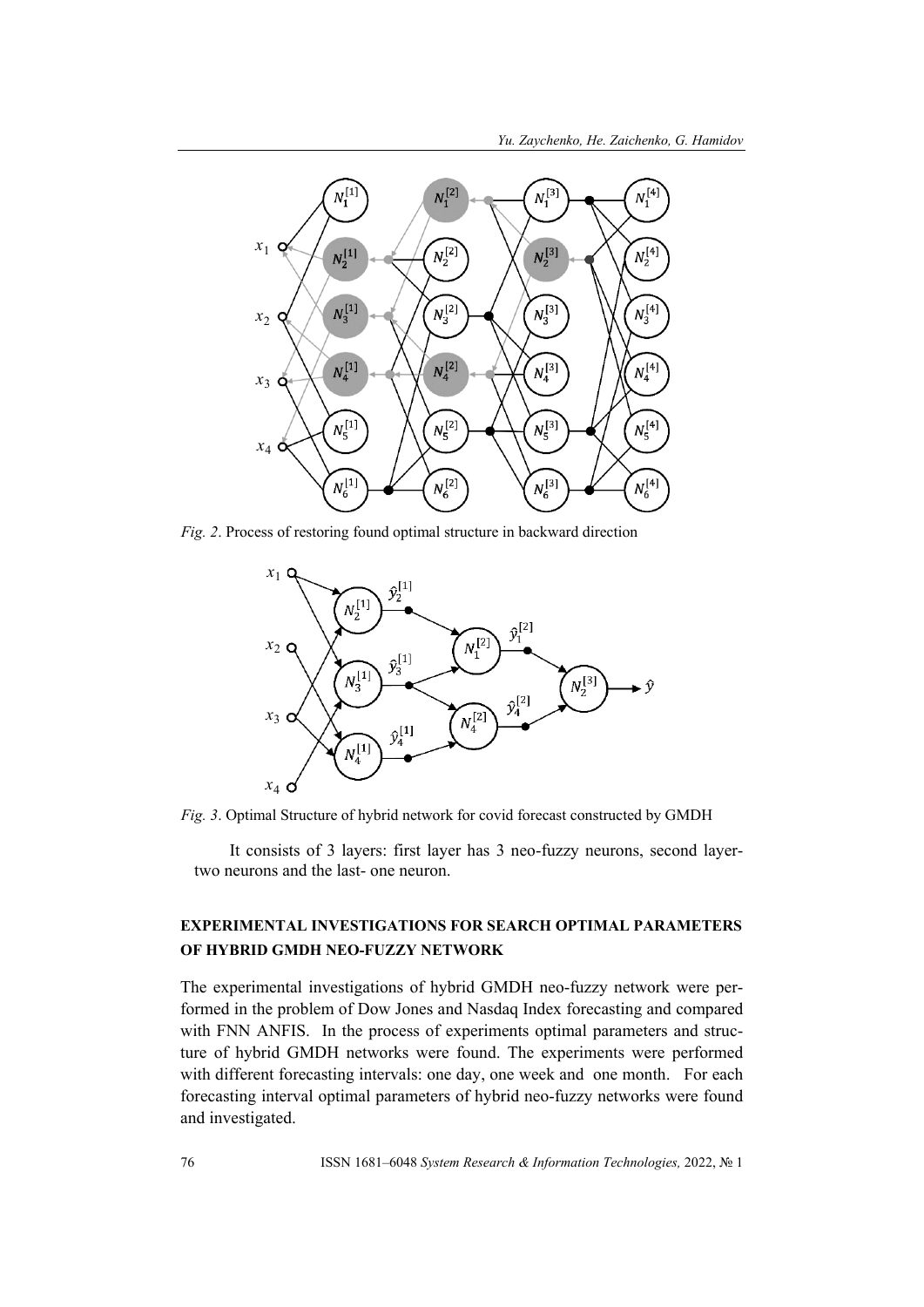The Dow Jones is the stock index of the 30 largest American companies, which was founded in 1896. The initial data was taken from Yahoo, a leading financial information provider owned by Yahoo!

To prepare the initial data, data were uploaded at various intervals, namely the value of the stock index by days, weeks and months. Each of the sets contains the following data:

- $\bullet$  Date data period;
- $\bullet$  Open opening price;
- $\bullet$  High the highest price for the period;
- Low the lowest price for the period;
- Close the price at the end of the period;
- Adj Close average closing price;
- Volume sales for the period.

The data set for the interval of one day contains 4867 records, of which nonzero records are 4788 ones. The data set for the interval one month contains 1001 records, of which 1000 records are non-zero. The data set for the interval of one month contains 195 records, of which 195 are non-zero.

**Data normalizing.** Reduction to a single scale is provided by normalization of each variable to the range of its values. In the simplest case, it is a linear transformation

$$
m\overline{x_i} = \frac{x - x_{i_{\text{min}}}}{x_{i_{\text{max}}} - x_{i_{\text{min}}}}, \text{ in the interval } x_i \in [0,1].
$$

To find the most informative features as an input vector the network was alternately trained on data sets that transmit only the following features subsets:

('Open', 'High', 'Low', 'Volume', 'Close'); ('Open', 'High', 'Low', 'Volume');

('Open', 'High', 'Low', 'Close'); ('Open', 'High', 'Low'); ('Open', 'High', 'Close');

('Open', 'High', 'Volume'); ('Open', 'Close', 'Low'); ('Open', 'Volume', 'Low');

('High', 'Low', 'Close'); ('Open', 'High'); ('High', 'Close'); ('Low', 'Close'); ('Open', 'Volume').

The main network parameters that can be configured and are to be optimized include the size of the input vector, the number of rules, and the function that sets them, the number of parameters that are transferred to the next layer.

The size of the input vector is determined by the number of informative features that are transmitted for training, and the number of days on the basis of which the network gives the predicted value. Also, the number of network functions that can be set includes the number of membership functions and their appearance, as well as the degree of freedom of choice of the system.

To select these parameters, it is necessary to conduct an experiment, training the system, setting these parameters in the interval, and keeping those that give the best results in the test sample.

The following parameters were investigated:

•  $n$  — number of preceding days, based on which the forecasting is performed (sliding window size)  $N \in [1;6]$ ;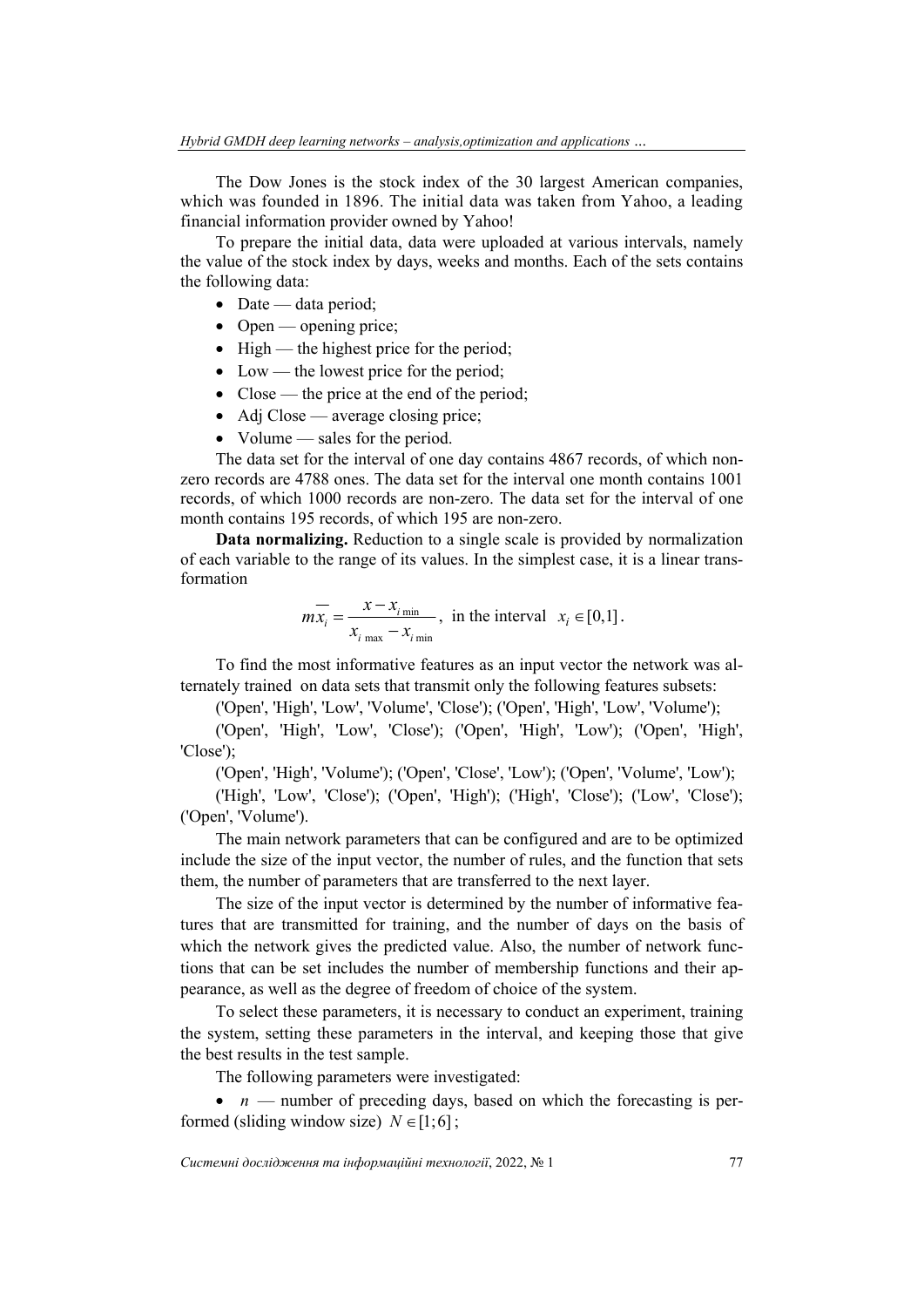- $h$  number of membership functions in each node,  $N \in [2, 9]$ ;
- *s* membership function parameter, where  $\sigma = \frac{(b-a)}{1} (sh-1)$ *h*  $\frac{(b-a)}{(sh-1)}$ ;
- $\bullet$  *b* an interval end;
- $\bullet$  *a* an interval beginning;
- $\bullet$  *h* membership functions number, which cover the interval;
- $s \in [0,01;1,5]$ ;

 $\bullet$  *f* — number of parameters which are transferred to the network next layer (freedom of choice).

The set of initial data was divided into a training sample and test sample in the ratio of 70% and 30%, respectively.

Having launched GMDH neo-fuzzy system for training, values of MAE and MAPE criteria were obtained with different combinations of these parameters.

For the Dow Jones stock index with different forecast intervals, the best parameters for the different set of informative features were obtained as a result of training and testing, which are shown in Table 1.

| <b>Sets of informative</b>                  |                  | 1 month        |                |               |            | 1 week      |                  |                |                |     |            |             |
|---------------------------------------------|------------------|----------------|----------------|---------------|------------|-------------|------------------|----------------|----------------|-----|------------|-------------|
| features                                    | $\boldsymbol{n}$ | h              | f              | $\mathcal{S}$ | <b>MAE</b> | <b>MAPE</b> | $\boldsymbol{n}$ | h              | f              | S   | <b>MAE</b> | <b>MAPE</b> |
| 'Open', 'High', 'Low',<br>'Volume', 'Close' |                  | 2              | $\overline{2}$ | 1,0           | 0,0147     | 0,0452      | $\overline{2}$   | $\overline{4}$ | $\overline{2}$ | 0,7 | 0,0077     | 0,0295      |
| 'Open', 'High', 'Low',<br>'Volume'          |                  | $\overline{2}$ | 3              | 1,3           | 0,0156     | 0,0476      | $\overline{2}$   | $\overline{4}$ | 3              | 0,9 | 0,0086     | 0,0332      |
| 'Open', 'High', 'Low',<br>'Close'           |                  | $\overline{2}$ | $\overline{2}$ | 1,0           | 0,0147     | 0,0453      | $\overline{2}$   | $\overline{4}$ | $\overline{2}$ | 0,7 | 0,0077     | 0,0295      |
| 'Open', 'High', 'Low'                       | 1                | $\overline{2}$ | 3              | 1,3           | 0,0156     | 0,0476      | $\overline{2}$   | 4              | 3              | 0,9 | 0,0086     | 0,0332      |
| 'Open', 'High', '<br>Close'                 |                  | 2              | 3              | 1,2           | 0,0153     | 0,0467      | $\overline{2}$   | $\overline{4}$ | 3              | 0,9 | 0,0079     | 0,0309      |
| 'Open', 'High', '<br>Volume'                | 5                | 2              | 5              | 0,1           | 0,0177     | 0,0654      | $\overline{2}$   | $\overline{4}$ | 3              | 1,0 | 0,0098     | 0,0380      |
| 'Open', 'Low', 'Close'                      | 1                | $\overline{2}$ | 3              | 1,2           | 0,0147     | 0,0456      | $\overline{2}$   | $\overline{4}$ | 3              | 0,7 | 0,0081     | 0,0308      |
| 'Open', 'Volume', '<br>Low'                 | 5                | 3              | 7              | 0.1           | 0,0171     | 0,0644      | 4                | $\overline{2}$ | 6              | 0.1 | 0,0095     | 0,0348      |
| 'High', 'Low', 'Close'                      | 1                | $\overline{2}$ | $\overline{2}$ | 1,0           | 0,0147     | 0,0453      | $\overline{2}$   | $\overline{4}$ | $\overline{2}$ | 0,7 | 0,0077     | 0,0295      |
| 'Open', 'High'                              | 5                | 2              | 5              | 0,1           | 0,0177     | 0,0654      | $\overline{2}$   | $\overline{4}$ | 3              | 1,0 | 0,0098     | 0,0380      |
| 'Open', 'Close'                             | 1                | 2              | $\overline{2}$ | 1,3           | 0,0165     | 0,0498      | $\overline{2}$   | 4              | 3              | 0,6 | 0,0085     | 0,0331      |
| 'High', 'Close'                             | 1                | $\overline{c}$ | $\overline{2}$ | 1,2           | 0,0154     | 0,0467      | $\overline{2}$   | $\overline{4}$ | 3              | 0,9 | 0,0079     | 0,0309      |
| 'Low', 'Close'                              | 1                | $\overline{2}$ | $\overline{2}$ | 1,2           | 0,0147     | 0,0456      | $\overline{2}$   | $\overline{4}$ | $\overline{2}$ | 0,7 | 0,0081     | 0,0306      |
| 'Open', 'Volume'                            | 5                | 2              | $\overline{2}$ | 0, 8          | 0,0189     | 0,0689      | 3                | 4              | $\overline{2}$ | 0,1 | 0,0112     | 0,0445      |

**Table 1.** The results of the selection of the optimal parameters of GMDH-neofuzzy system for Dow Jones index with different prediction intervals

Thus, analyzing presented results one may conclude that the most informative for GMDH neo-fuzzy system are the following sets of features: ['Open', 'High', 'Close'], ['Open', 'Low', 'Close'], ['High', 'Low', 'Close'], ['High', 'Close'], ['Low', 'Close'].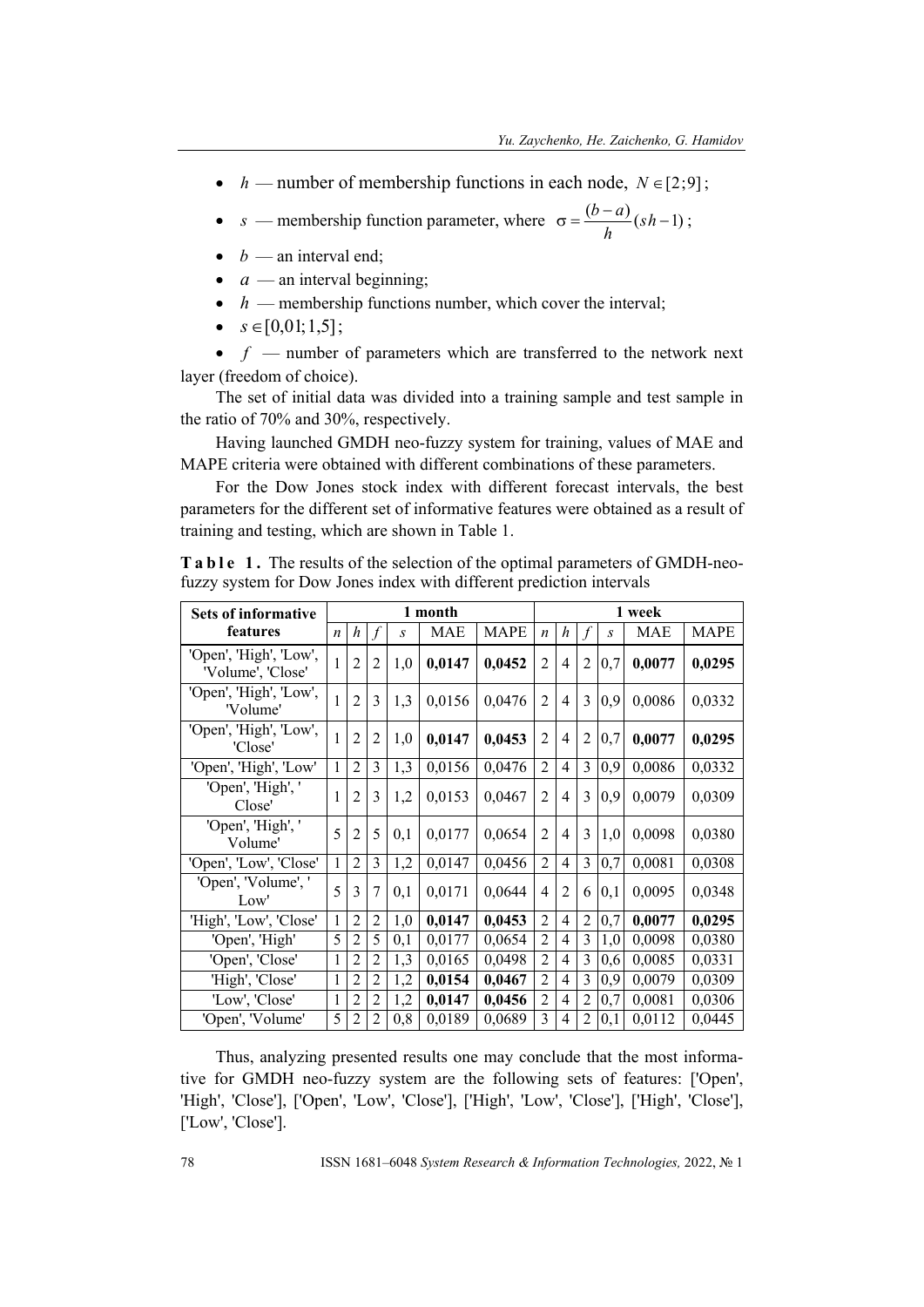For the Dow Jones stock index for one month forecast period, the following optimal configurations of GMDH neo-fuzzy network were obtained:

- the number of informative features  $-3$ ;
- the number of periods on the basis of which the forecast is made  $-1$ ;
- the number of membership functions in each of the nodes  $-2$ ;
- $\bullet$  the number of layers  $-2$ ;
- the number of nodes in the first layer  $-3$ ;
- number of nodes on the second layer  $-1$ .

For the Dow Jones stock index for the one week forecast period, the following optimal configurations of the GMDH neo-fuzzy system were obtained:

- the number of informative features  $-3$ ;
- the number of periods on the basis of which the forecast is made  $-2$ ;
- the number of membership functions in each of the nodes  $-4$ ;
- $\bullet$  the number of layers  $-2$ ;
- the number of nodes on the first layer  $-24$ ;
- $\bullet$  the number of nodes on the second layer  $-1$ .

The form of the membership function for forecasting interval of one week is shown in the Fig. 4.



*Fig. 4.* Forms of the membership function of Dow Jones index for the forecast period of 1 week

For the Dow Jones stock index for one day forecast period, the following optimal configurations of GMDH neo-fuzzy network were obtained:

- number of informative features  $-3$ ;
- the number of periods on the basis of which the forecast is made  $-5$ ;
- the number of membership functions in each of the nodes  $-2$ ;
- $\bullet$  the number of layers 2;
- $\bullet$  the number of nodes in the first layer  $-30$ ;
- $\bullet$  the number of nodes in the second layer  $-1$ .

In the next series of experiments the optimal parameters of hybrid GMDH neo-fuzzy network were searched for the problem of Nasdaq index forecast with different forecasting intervals. The optimal parameters and sets of informative features for interval one month and one week are presented in the Table 2, while for the interval one day — in the Table 3.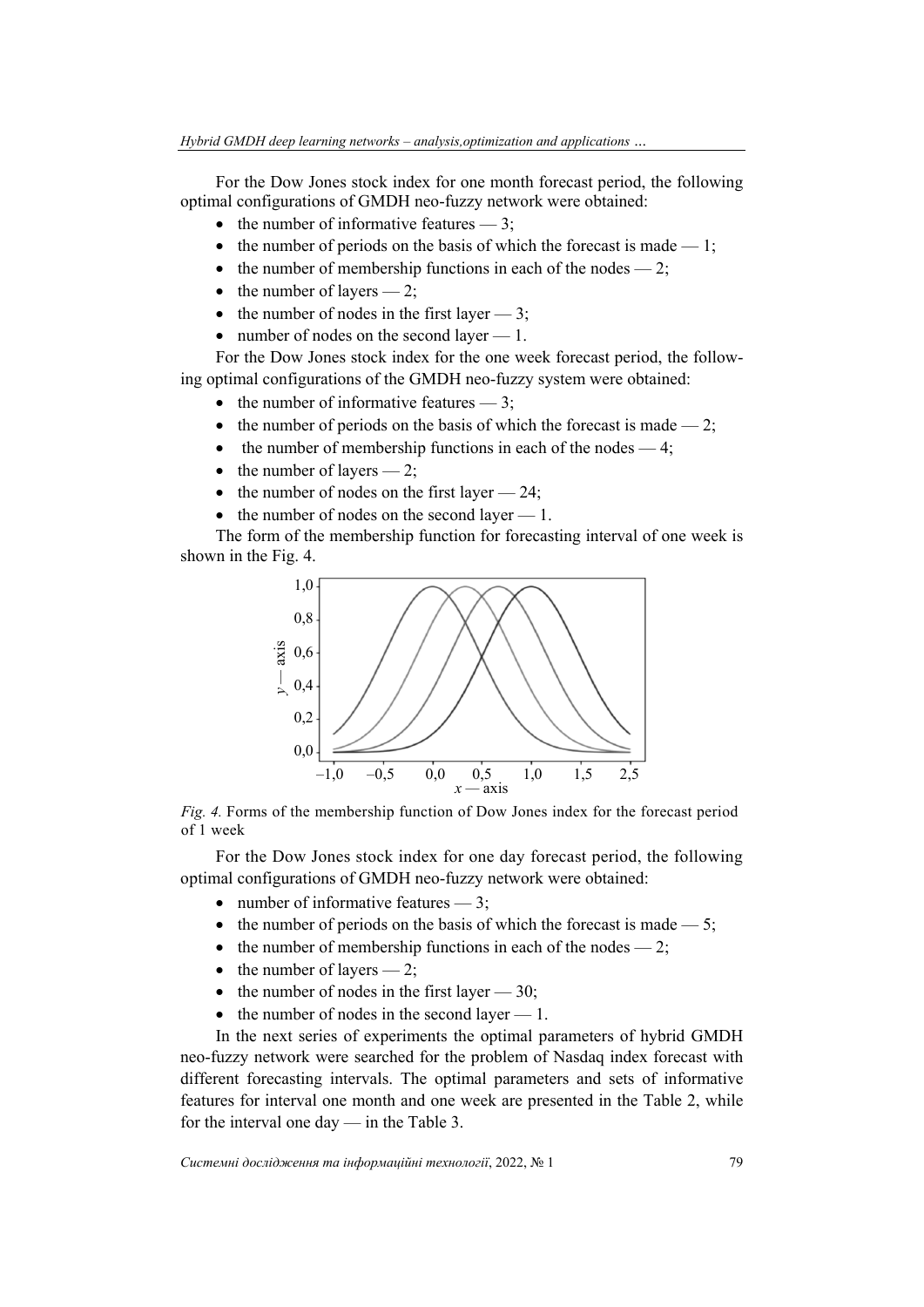| <b>Sets of informative</b>                  | 1 month          |   |                | 1 week |        |             |                  |                |                |                  |        |             |
|---------------------------------------------|------------------|---|----------------|--------|--------|-------------|------------------|----------------|----------------|------------------|--------|-------------|
| features                                    | $\boldsymbol{n}$ | h | f              | S      | MAE    | <b>MAPE</b> | $\boldsymbol{n}$ | h              | $\int$         | $\boldsymbol{S}$ | MAE    | <b>MAPE</b> |
| 'Open', 'High', 'Low',<br>'Volume', 'Close' |                  | 3 | $\overline{2}$ | 0,58   | 0,0090 | 0,0796      | $\overline{3}$   | 3              | 2              | 0,1              | 0,0043 | 0,0400      |
| 'Open', 'High', 'Low',<br>'Volume'          |                  | 3 | 3              | 0,78   | 0,0088 | 0,0812      | 5                | $\overline{2}$ | 3              | 0,7              | 0,0048 | 0,0445      |
| 'Open', 'High', 'Low',<br>'Close'           |                  | 3 | 3              | 0,58   | 0,090  | 0,0796      | $\overline{3}$   | 3              | $\overline{2}$ | 0.1              | 0,0044 | 0,0400      |
| 'Open', 'High', 'Low'                       | 1                | 3 | 3              | 0,78   | 0,0088 | 0,0812      | 5                | $\overline{2}$ | 3              | 0,7              | 0,0048 | 0,0445      |
| 'Open', 'High', 'Close'                     | 1                | 3 | 3              | 0,68   | 0,0095 | 0,0824      | $\overline{3}$   | 3              | 2              | 0,1              | 0,0045 | 0,0427      |
| 'Open', 'High',<br>'Volume'                 | $\overline{2}$   | 3 | 3              | 0,18   | 0,0109 | 0,1124      | $\overline{4}$   | 8              | 3              | 0,9              | 0,0054 | 0,0520      |
| 'Open', 'Low', 'Close'                      | $\mathbf{1}$     | 3 | 3              | 0,88   | 0,0085 | 0,0850      | 3                | 5              | $\overline{2}$ | 0,5              | 0,0044 | 0,0414      |
| 'Open', 'Volume',<br>'Low'                  | $\overline{2}$   | 3 | 3              | 0,48   | 0,0095 | 0.0941      | 5                | $\overline{2}$ | $\overline{4}$ | 0.1              | 0,0051 | 0,0472      |
| 'High', 'Low', 'Close'                      | $\overline{2}$   | 5 | 3              | 0,08   | 0,0089 | 0,0796      | 3                | 3              | $\overline{2}$ | 0,1              | 0,0043 | 0,0400      |
| 'Open', 'High'                              | $\overline{c}$   | 3 | 3              | 0,18   | 0,0109 | 0,1128      | 4                | 8              | 3              | 0,9              | 0,0054 | 0,0520      |
| 'Open', 'Close'                             | $\overline{2}$   | 2 | 3              | 0,18   | 0,0093 | 0,1011      | 4                | 6              | $\overline{2}$ | 0,5              | 0,0046 | 0,0421      |
| 'High', 'Close'                             | 1                | 3 | $\overline{2}$ | 0,68   | 0,0095 | 0,1066      | 3                | 3              | $\overline{2}$ | 0,1              | 0,0045 | 0,0427      |
| 'Low', 'Close'                              | 1                | 3 | $\overline{2}$ | 0,88   | 0,0085 | 0,085       | 3                | 5              | $\overline{2}$ | 0,5              | 0,0044 | 0,0414      |
| 'Open', Volume'                             | 2                | 5 | $\overline{4}$ | 1,38   | 0,0121 | 0,1503      | $\overline{4}$   | 7              | 3              | 0,9              | 0,0064 | 0,0597      |

**Table 2.** The results of the selection of the optimal parameters of GMDH neo-fuzzy system for Nasdaq index with different prediction intervals

|  | <b>Table 3.</b> The results of the selection of the optimal parameters of GMDH |  |
|--|--------------------------------------------------------------------------------|--|
|  | neo-fuzzy system for Nasdaq index with one day prediction interval             |  |

| <b>Sets of informative features</b>      |   |    |                | 1 day         |        |             |
|------------------------------------------|---|----|----------------|---------------|--------|-------------|
|                                          |   | h  | $\int$         | $\mathcal{S}$ | MAE    | <b>MAPE</b> |
| 'Open', 'High', 'Low', 'Volume', 'Close' | 6 | 8  | 2              | 0,1           | 0,0023 | 0,0193      |
| 'Open', 'High', 'Low', 'Volume'          | 6 | 7  | 3              | 0,7           | 0,0026 | 0,0232      |
| 'Open', 'High', 'Low', 'Close'           | 6 | 8  | 2              | 0,1           | 0,0023 | 0,0193      |
| 'Open', 'High', 'Low'                    | 6 | 7  | 3              | 0,7           | 0,0026 | 0,0232      |
| 'Open', 'High', 'Close'                  | 6 | 7  | 2              | 0,1           | 0,0024 | 0,0204      |
| 'Open', 'High', 'Volume'                 | 6 | 10 | 3              | 0,1           | 0,0030 | 0,0262      |
| 'Open', 'Low', 'Close'                   | 6 | 7  | 5              | 0,1           | 0,0024 | 0,0200      |
| 'Open', 'Volume', 'Low'                  | 6 | 9  | 5              | 0,1           | 0,0028 | 0,0242      |
| 'High', 'Low', 'Close'                   | 6 | 8  | $\overline{c}$ | 0,1           | 0,0023 | 0,0193      |
| 'Open', 'High'                           | 1 | 7  | $\overline{2}$ | 0,1           | 0,0029 | 0,0241      |
| 'Open', 'Close'                          | 6 | 8  | 6              | 0,1           | 0,0025 | 0,0213      |
| 'High', 'Close'                          | 6 | 7  | $\overline{2}$ | 0,1           | 0,0024 | 0,0205      |
| 'Low', 'Close'                           | 6 | 9  | 6              | 0,1           | 0,0024 | 0,0202      |
| 'Open', 'Volume'                         | 6 | 7  | $\overline{2}$ | 0,1           | 0,0034 | 0,0288      |

For Nasdaq stock index for one month forecast period, the following optimal configurations of GMDH-neo-fuzzy network were obtained:

- $\bullet$  the number of informative features  $-4$ ;
- the number of periods on the basis of which the forecast is made  $-1$ ;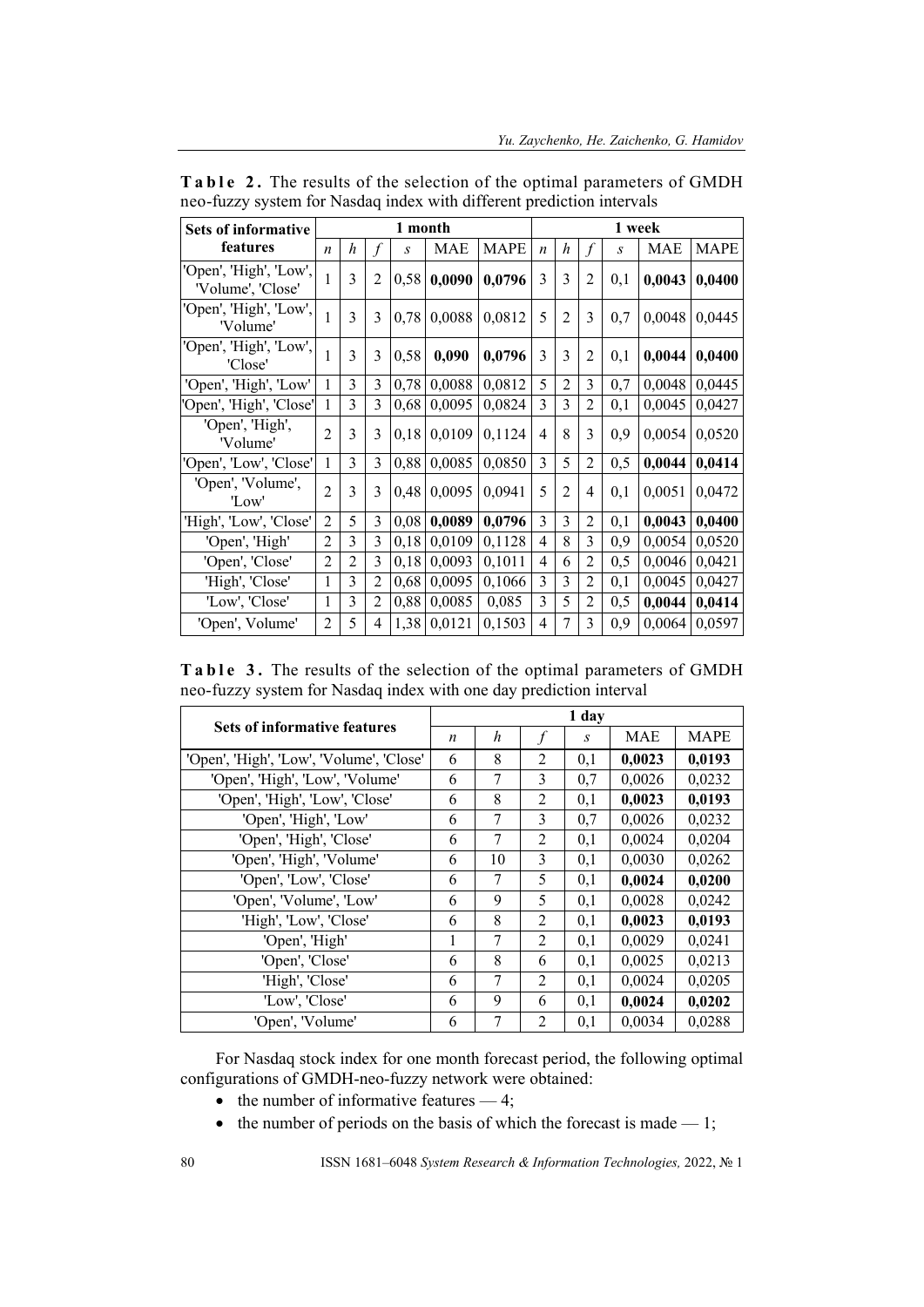- the number of membership functions in each of the nodes  $-3$ ;
- $\bullet$  the number of layers  $-2$ ;
- $\bullet$  the number of nodes in the first layer  $-12$ ;
- number of nodes on the second layer 1.

For Nasdaq stock index for the one week forecast period, the following optimal configurations of the GMDH-neo-fuzzy system were obtained:

- $\bullet$  the number of informative features  $-4$ ;
- the number of periods on the basis of which the forecast is made  $-3$ ;
- the number of membership functions in each of the nodes  $-3$ ;
- $\bullet$  the number of layers 2;
- the number of nodes on the first layer  $-36$ ;
- $\bullet$  the number of nodes on the second layer  $-1$ .

In the Fig. 5 forms of membership functions of Nasdaq index for one month forecast are presented.



*Fig. 5.* Forms of the membership function of Nasdaq index for the forecast period of 1 month

For Nasdaq index with forecasting interval 1 month the following results were obtained:

- $MAE 0.02812$ ;
- MAPE  $0.03165$ ;
- Forecasting time  $-$  0,0005815 *s*.

For Nasdaq index with forecasting interval 1 week the following results were obtained:

- $MAE$  0,0099397;
- MAPE  $0,0109336;$
- Forecasting time  $-$  0,0003004 *s*.

For Nasdaq index with forecasting interval 1 day the following results were obtained

- $MAE 0.005740$ :
- $MAPE 0,0063267;$
- Forecasting time  $-$  0,000287 *s*.

Next, experiments were performed to find the optimal values of the parameters of FNN ANFIS. The size of the input vector is determined by the number of informative features that are transmitted for training, and the number of days of prehistory, on the basis of which the forecasting is performed.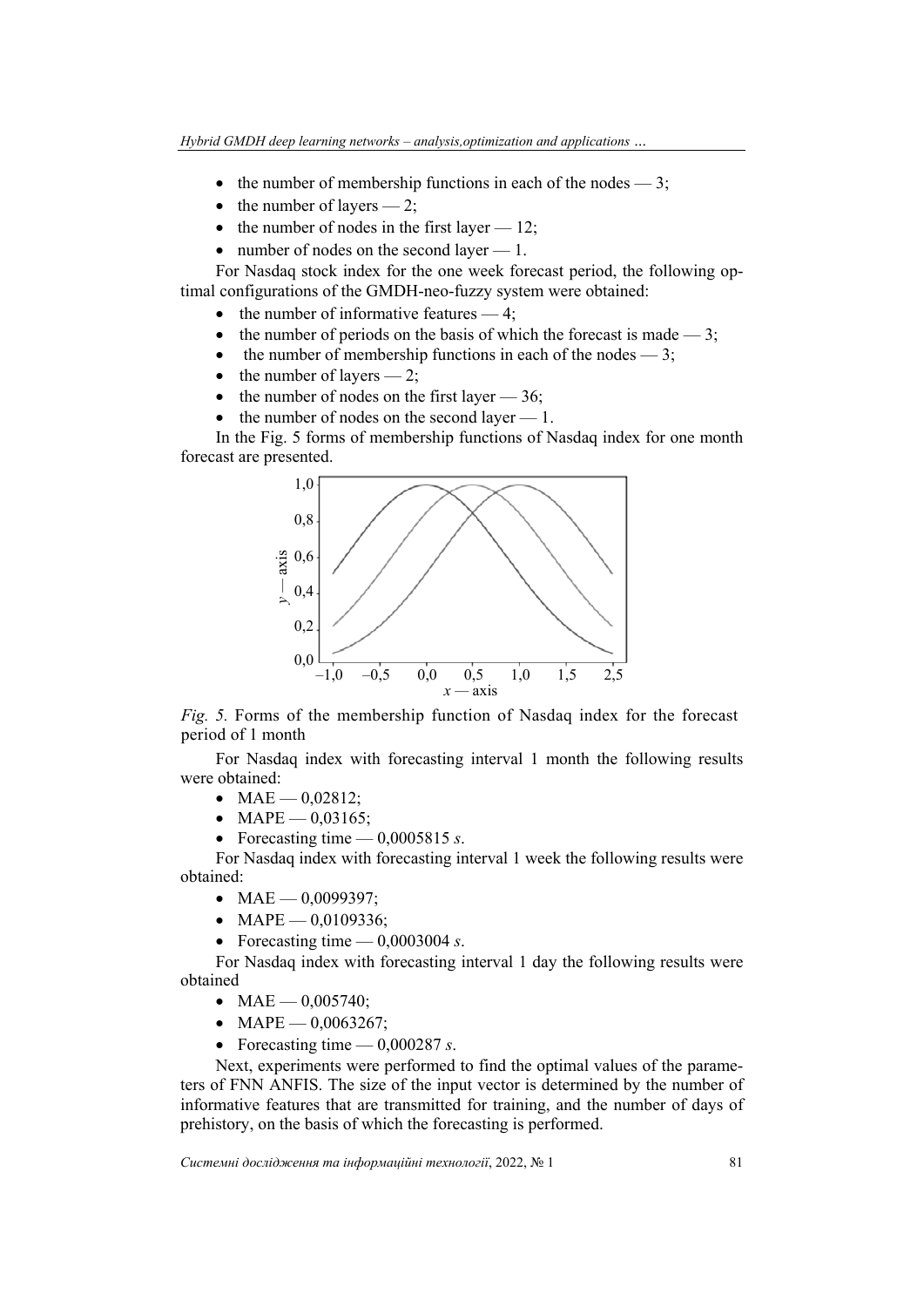To select these parameters, an experiment was performed, including training of the network, setting these parameters in the interval, and choosing those that give the best results at the test sample.

The set of initial data was divided into a training sample and test data in the proportion of 70% and 30%, respectively. By launching the ANFIS network with different combinations of these parameters, data on MAE and MAPE criteria were obtained.

For the Dow Jones stock index one month forecast period, the following optimal ANFIS network configurations were obtained:

- number of informative features  $-3$ ;
- $\bullet$  number of nodes  $-6$ ;
- the number of periods on the basis of which the forecast is made  $-2$ ;
- $\bullet$  the number of membership functions in each of the nodes 6.

The optimal parameters of FNN ANFIS for Dow Jones index forecast are shown in Table 4.

**Table 4.** The results of the selection of the optimal characteristics of ANFIS network for Dow Jones index with different forecast intervals

| Sets of informative     |                  |   | 1 month |                 |                  |   | 1 week     |                     |   |   | 1 day |                  |
|-------------------------|------------------|---|---------|-----------------|------------------|---|------------|---------------------|---|---|-------|------------------|
| features                | $\boldsymbol{n}$ |   |         | <b>MAE MAPE</b> | $\boldsymbol{n}$ | h | <b>MAE</b> | MAPE $\mid n \mid$  |   | h |       | <b>MAE MAPE</b>  |
| 'Open', 'High', 'Low'   |                  | 6 |         | $0,222$ 0.0710  |                  |   |            | 9   0,0091   0,0334 |   |   |       | 10 0,0037 0,0142 |
| 'Open', 'High', 'Close' |                  | 3 |         | $0,0223$ 0,0727 |                  |   |            | 8 0,0080 0,0303     |   |   |       | 11 0,0034 0,0129 |
| 'Open', 'Low', 'Close'  |                  |   |         | 6 0,0192 0,0680 |                  |   |            | 10 0,0804 0,0307    |   |   |       | 5 0,0045 0,0154  |
| 'High', 'Low', 'Close'  |                  | 8 |         | $0,0209$ 0,0720 |                  | 9 |            | $0,0903$ $0,0325$   | 2 |   |       | 10 0,0036 0,0134 |
| 'High', 'Close'         |                  | 9 |         | $0,0223$ 0,0750 |                  |   | 0,0077     | 0,0282              |   |   |       | 0,00350,0135     |
| 'Low', 'Close'          |                  |   |         | 0,0201 0,0691   |                  |   |            | 5   0,0094   0,0338 |   |   |       | 5 0,0035 0,0136  |

After finding all the optimal parameters of GMDH neo-fuzzy system and training parameters, the system was trained, and then the data for prediction was provided. Training and testing of the system took place on data for the period up to 01.01.2021 for monthly periods, and until 01.06.2021 for weekly and day peri-



ods. Forecasting was based on data for the period after 01.01.2021 for monthly periods and after 01.06.2021 for day and week periods. For Dow Jones index with a forecast period of one month, the following forecasting data were obtained: MAE 0,02952; MAPE 0,0335; forecasting time  $-0.00025$ 

Learning and forecasting results are shown in Fig. 6.

*Fig. 6.* Results of training and forecasting Dow Jones Index with interval one month by hybrid GMDH neofuzzy system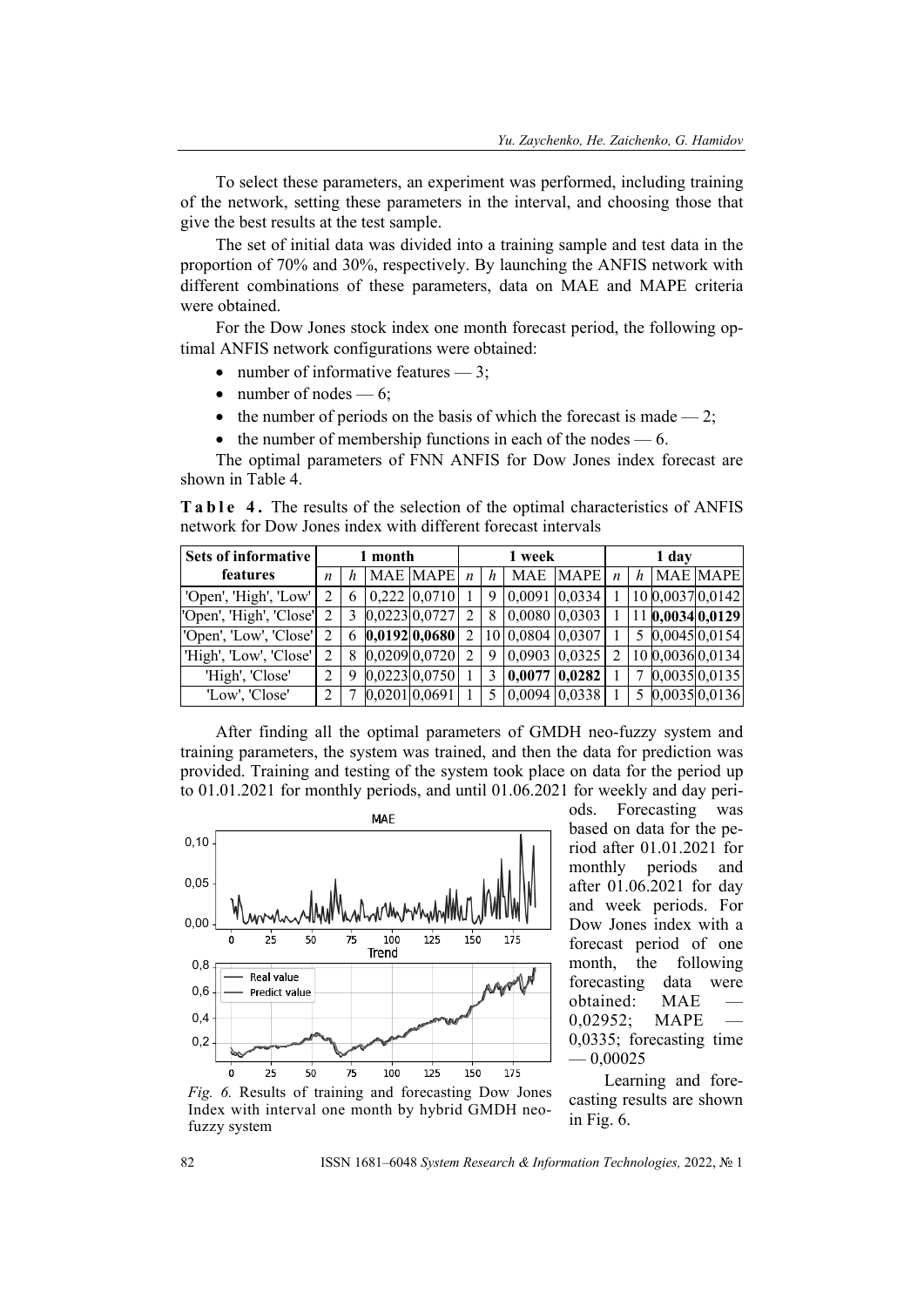# **COMPARISON OF FORECASTING RESULTS OF GMDH NEO-FUZZY SYSTEM AND ANFIS NETWORK**

Experimental investigations of the accuracy of market indexes Dow Jones and Nasdaq forecasting with forecasting intervals of one month, one week and one day were performed, using a hybrid GMDH neo-fuzzy network. For each prediction interval the optimal parameters found in previous experiments were selected. A comparative analysis with the forecasting results obtained by FNN ANFIS was performed.

According to the results of forecasting, values of MAE, MAPE and training time for each type of neural network were obtained. All comparison results are summarized in Tables 5–7 for Dow Jones index and in Tables 8–10 for Nasdaq index.

| network and Pinn Antris for Dow Jones midex with forecasting interval Finonum |                                         |                  |                   |  |  |  |  |
|-------------------------------------------------------------------------------|-----------------------------------------|------------------|-------------------|--|--|--|--|
| <b>Criterion</b>                                                              | <b>GMDH</b> neo-fuzzy<br>neural network | <b>FNN ANFIS</b> | <b>Difference</b> |  |  |  |  |
| MAE at training sample                                                        | 0,016938                                | 0,016135         | 4,70%             |  |  |  |  |
| MAPE at training sample                                                       | 0,061866                                | 0,052607         | 14,97%            |  |  |  |  |
| MAE at test sample                                                            | 0,02952                                 | 0,096734         | $-227,68%$        |  |  |  |  |
| MAPE at test sample                                                           | 0,03350                                 | 0,107397         | $-220,59%$        |  |  |  |  |
| Training time (sec)                                                           | 0,0023246                               | 75,258           | 32375x            |  |  |  |  |

**Table 5.** Comparison of the forecasting results of GMDH neo-fuzzy neural network and FNN ANFIS for Dow Jones Index with forecasting interval 1 month

**Table 6.** Comparison of the forecasting results of GMDH neo-fuzzy neural network and FNN ANFIS for Dow Jones Index with forecasting interval 1 week

Forecasting time (sec) 0,0003123 0,02652 84,92*x* 

| <b>Criterion</b>        | <b>GMDH</b> neo-fuzzy<br>neural network | <b>FNN ANFIS</b> | <b>Difference</b> |
|-------------------------|-----------------------------------------|------------------|-------------------|
| MAE at training sample  | 0,007949                                | 0,008564         | $-7,74%$          |
| MAPE at training sample | 0,029890                                | 0,029291         | 2,00%             |
| MAE at test sample      | 0,011476                                | 0,019279         | $-67,99\%$        |
| MAPE at test sample     | 0,012468                                | 0,020923         | $-67,82%$         |
| Training time (sec)     | 0,012840                                | 194,3520         | 14980x            |
| Forecasting time (sec)  | 0,00027132                              | 0,028604         | 105,42x           |

**Table 7.** Comparison of the forecasting results of GMDH neo-fuzzy neural network and FNN ANFIS for Dow Jones Index with forecasting interval 1 day

| <b>Criterion</b>        | <b>GMDH</b> neo-fuzzy<br>neural network | <b>FNN ANFIS</b> | <b>Difference</b> |
|-------------------------|-----------------------------------------|------------------|-------------------|
| MAE at training sample  | 0,003618                                | 0,004234         | $-17,03\%$        |
| MAPE at training sample | 0,013981                                | 0,014067         | $-0.615%$         |
| MAE at test sample      | 0,005348                                | 0,005822         | $-8,86%$          |
| MAPE at test sample     | 0,005812                                | 0,005822         | $-0,172%$         |
| Training time (sec)     | 0,19944                                 | 876,3658         | 4394, 13x         |
| Forecasting time (sec)  | 0,00040317                              | 0,038055         | 94,39x            |

*Системні дослідження та інформаційні технології*, 2022, № 1 83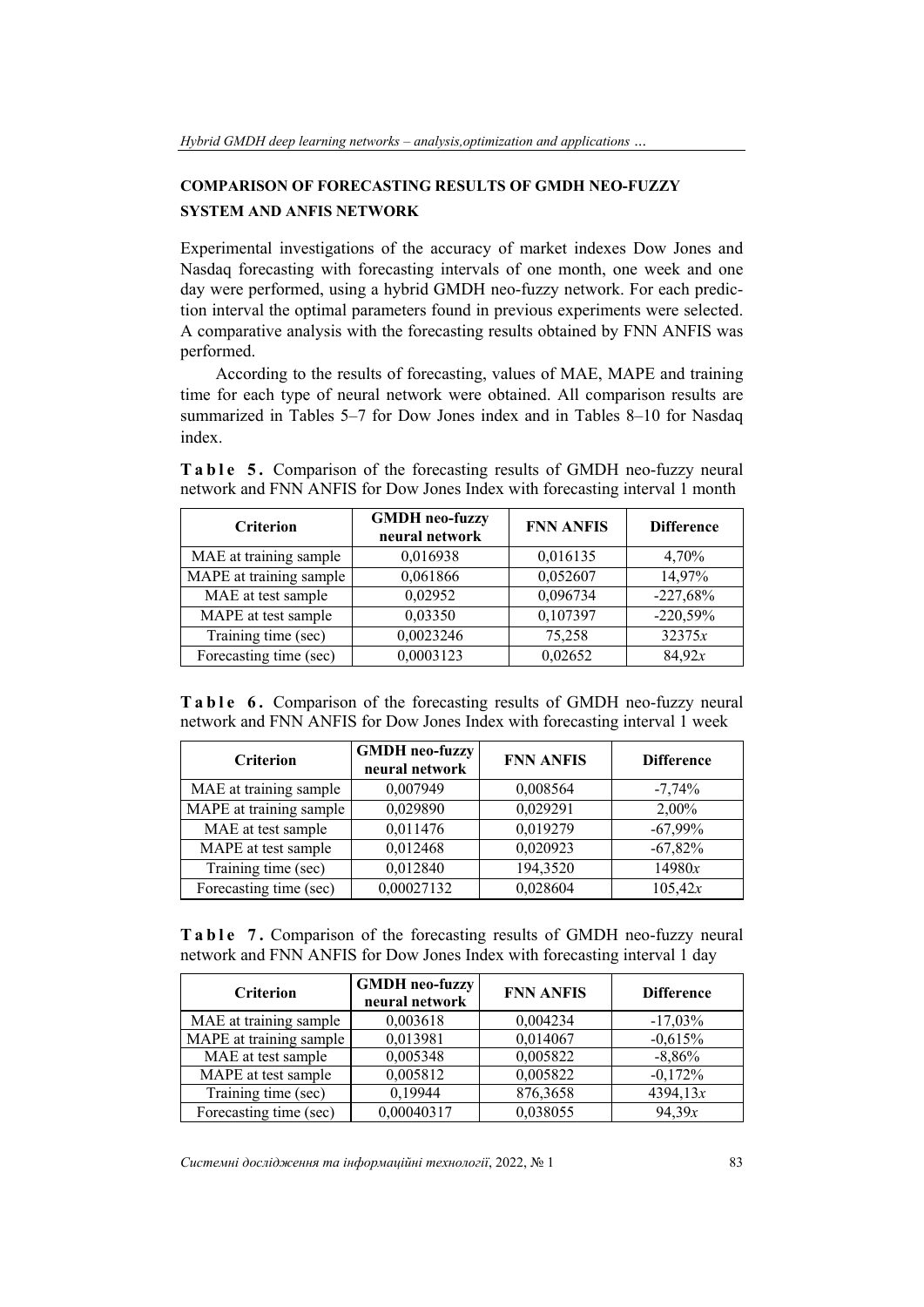| <b>Criterion</b>        | <b>GMDH</b> neo-fuzzy<br>neural network | <b>FNN ANFIS</b> | <b>Difference</b> |
|-------------------------|-----------------------------------------|------------------|-------------------|
| MAE at training sample  | 0,011264                                | 0,011140         | 1,10%             |
| MAPE at training sample | 0,098307                                | 0,088272         | 10,21%            |
| MAE at test sample      | 0,006635                                | 0,008617         | $-59,87%$         |
| MAPE at test sample     | 0,060995                                | 0,097332         | $-59,57%$         |
| Training time (sec)     | 0,0065255                               | 34,5328          | 5291,9x           |
| Forecasting time (sec)  | 0,0005815                               | 0,024286         | 41,76x            |

**Table 8.** Comparison of the forecasting results of GMDH neo-fuzzy neural network and FNN ANFIS for Nasdaq Index with forecasting interval 1 month

**Table 9.** Comparison of the forecasting results of GMDH neo-fuzzy neural network and FNN ANFIS for Nasdaq Index with forecasting interval 1 week

| <b>Criterion</b>        | <b>GMDH</b> neo-fuzzy<br>neural network | <b>FNN ANFIS</b> | <b>Difference</b> |
|-------------------------|-----------------------------------------|------------------|-------------------|
| MAE at training sample  | 0,0052929                               | 0,0055274        | $-4,43%$          |
| MAPE at training sample | 0,041831                                | 0,052723         | $-26,04%$         |
| MAE at test sample      | 0,009940                                | 0,012973         | $-30,51%$         |
| MAPE at test sample     | 0,010933                                | 0,014203         | $-29,91%$         |
| Training time (sec)     | 0,0411811                               | 175,5418         | 4262,7x           |
| Forecasting time (sec)  | 0,00030041                              | 0,02489          | 82,85x            |

**Table 10.** Comparison of the forecasting results of GMDH neo-fuzzy neural network and FNN ANFIS for Nasdaq Index with forecasting interval 1 day

| <b>Criterion</b>        | <b>GMDH</b> neo-fuzzy<br>neural network | <b>FNN ANFIS</b> | <b>Difference</b> |
|-------------------------|-----------------------------------------|------------------|-------------------|
| MAE at training sample  | 0,002349                                | 0,002798         | $-19,11%$         |
| MAPE at training sample | 0,019121                                | 0,025317         | $-32,40%$         |
| MAE at test sample      | 0,005740                                | 0,007161         | $-24,76%$         |
| MAPE at test sample     | 0,0063267                               | 0,0079001        | $-24,87%$         |
| Training time (sec)     | 3,8612                                  | 823,90           | 213,39x           |
| Forecasting time (sec)  | 0,0004616                               | 0,085263         | 184,72x           |

Analyzing the presented results one may conclude, the best forecasting results for all forecasting intervals were obtained for hybrid GMDH neo-fuzzy system for both indexes Dow Jones and Nasdaq. The worst forecasting result for ANFIS network was obtained for one month forecasting period. The largest difference in the accuracy of forecasting by both criteria was obtained for the forecasting period of one month (over 200%). As the forecasting period decreases, the gap between the networks accuracy also decreases.

In addition, training and direct prediction times were also significantly less for hybrid GMDH neo-fuzzy system as compared with ANFIS.

### **CONCLUSION**

In the paper new generation of Deep learning networks-hybrid GMDH neo-fuzzy networks are considered, optimized and investigated.

The algorithm of hybrid network structure synthesis is presented and demonstrated at the problem of forecasting.

The experimental investigations of the hybrid networks were carried out and compared with conventional DL networks. The problem of forecasting Dow Jones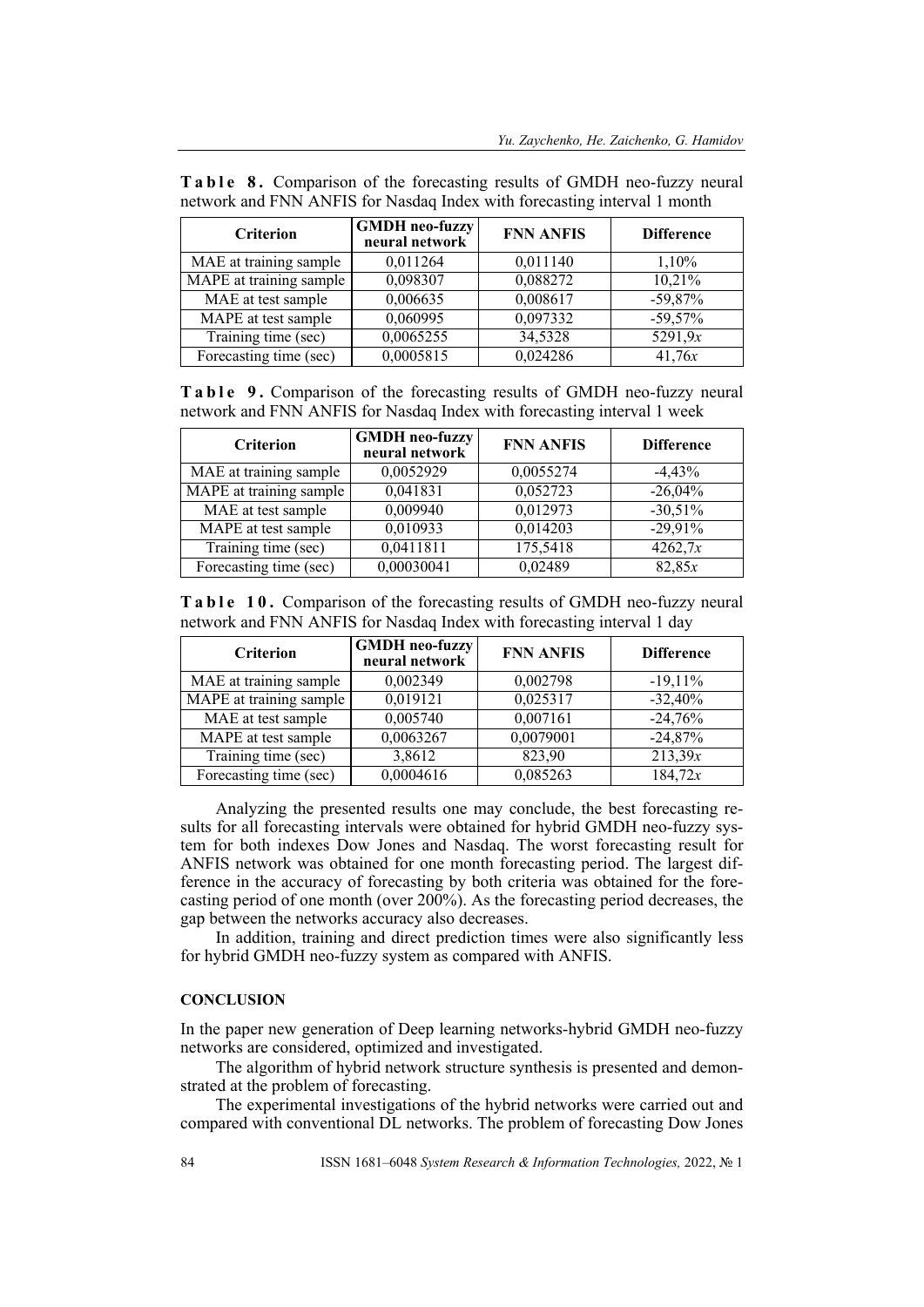and Nasdaq Index with application of hybrid neo-fuzzy networks was considered, investigated and compared with FNN ANFIS at the different forecasting intervals: one month, one week and day.

The optimal parameters of hybrid neo-fuzzy networks and sets of informative features for forecasting problems were found. The experimental results have shown the forecasting accuracy of hybrid neo-fuzzy networks is much better than for FNN ANFIS.

The training time is the least for hybrid neo-fuzzy network as compared with alternative ANFIS network.

In a whole the hybrid DL networks based on GMDH are free from drawbacks of conventional DL networks- decay or explosion of gradient. Besides, they enable to construct optimal network structure automatically in the process of algorithm GMDH run and additionally they demand less computational costs for training due to small number of tunable parameters (only two) in every hidden node as compared with DL networks of general structure. That's is especially significant for DL networks with large number of layers.

#### **REFERENCES**

- 1. I. Goodfellow, Y. Bengio, and A. Courville, *Deep Learning*. MIT Press, 2016.
- 2. G. Hinton, S. Osindero, and Y.-W. Teh, "A fast learning algorithm for deep belief nets", *Neural Computation*, vol. 18, no. 7, pp. 1527–1554, May 2006.
- 3. Y. Bengio, Y. LeCun, and G. Hinton, "Deep learning", *Nature*, no. 521, pp. 436–444, May 2015.
- 4. J. Schmidhuber, "Deep learning in neural networks: an overview", Neural Networks, no. 61, pp. 85–117, 2015.
- 5. A.G. Ivakhnenko, G.A. Ivakhnenko, and J.A. Mueller, "Self-organization of the neural networks with active neurons", *Pattern Recognition and Image Analysis*, 4, 2, pp. 177–188, 1994.
- 6. A.G. Ivakhnenko, D. Wuensch, and G.A. Ivakhnenko, "Inductive sorting-out GMDH algorithms with polynomial complexity for active neurons of neural networks", *Neural Networks*, 2, pp. 1169–1173, 1999.
- 7. G.A. Ivakhnenko, "Self-organization of neuronet with active neurons for effects of nuclear test explosions forecasting", *System Analysis Modeling Simulation*, 20, pp. 107–116, 1995.
- 8. M. Zgurovsky and Yu. Zaychenko, *Fundamentals of computational intelligence: System approach*. Springer, 2016.
- 9. L.-X. Wang and J.M. Mendel, "Fuzzy basis functions, universal approximation, and orthogonal least-squares learning", *IEEE Trans. on Neural Networks*, vol. 3, no. 5, pp. 807–814, 1992.
- 10. J.-S. Jang, "ANFIS: Adaptive-network-based fuzzy inference systems", *IEEE Trans. on Systems, Man, and Cybernetics*, 23, pp. 665–685, 1993.
- 11. T. Yamakawa, E. Uchino, T. Miki, and H. Kusanagi, "A neo-fuzzy neuron and its applications to system identification and prediction of the system behavior", in *Proc. 2nd Intеrn. Conf. Fuzzy Logic and Neural Networks «LIZUKA-92», Lizuka, 1992*, pp. 477–483.
- 12. Ye. Bodyanskiy, N. Teslenko, and P. Grimm, "Hybrid evolving neural network using kernel activation functions", in *Proc. 17th Zittau East-West Fuzzy Colloquium, Zittau/Goerlitz, HS, 2010*, pp. 39–46.
- 13. Ye. Bodyanskiy, Yu. Zaychenko, E. Pavlikovskaya, M. Samarina, and Ye. Viktorov, "The neo-fuzzy neural network structure optimization using the GMDH for the solving forecasting and classification problems", *Proc. Int. Workshop on Inductive Modeling, Krynica, Poland, 2009*, pp. 77–89.
- 14. Ye. Bodyanskiy, O. Vynokurova, A. Dolotov, and O. Kharchenko, "Wavelet-neuro-fuzzy network structure optimization using GMDH for the solving forecasting tasks", in *Proc. 4th Int. Conf. on Inductive Modelling ICIM 2013, Kyiv, 2013*, pp. 61–67.
- 15. Ye. Bodyanskiy, O. Vynokurova, and N. Teslenko, "Cascade GMDH-wavelet-neurofuzzy network", in *Proc. 4th Int. Workshop on Inductive Modeling "IWIM 2011", Kyiv, Ukraine, 2011*, pp. 22–30.

*Системні дослідження та інформаційні технології*, 2022, № 1 85